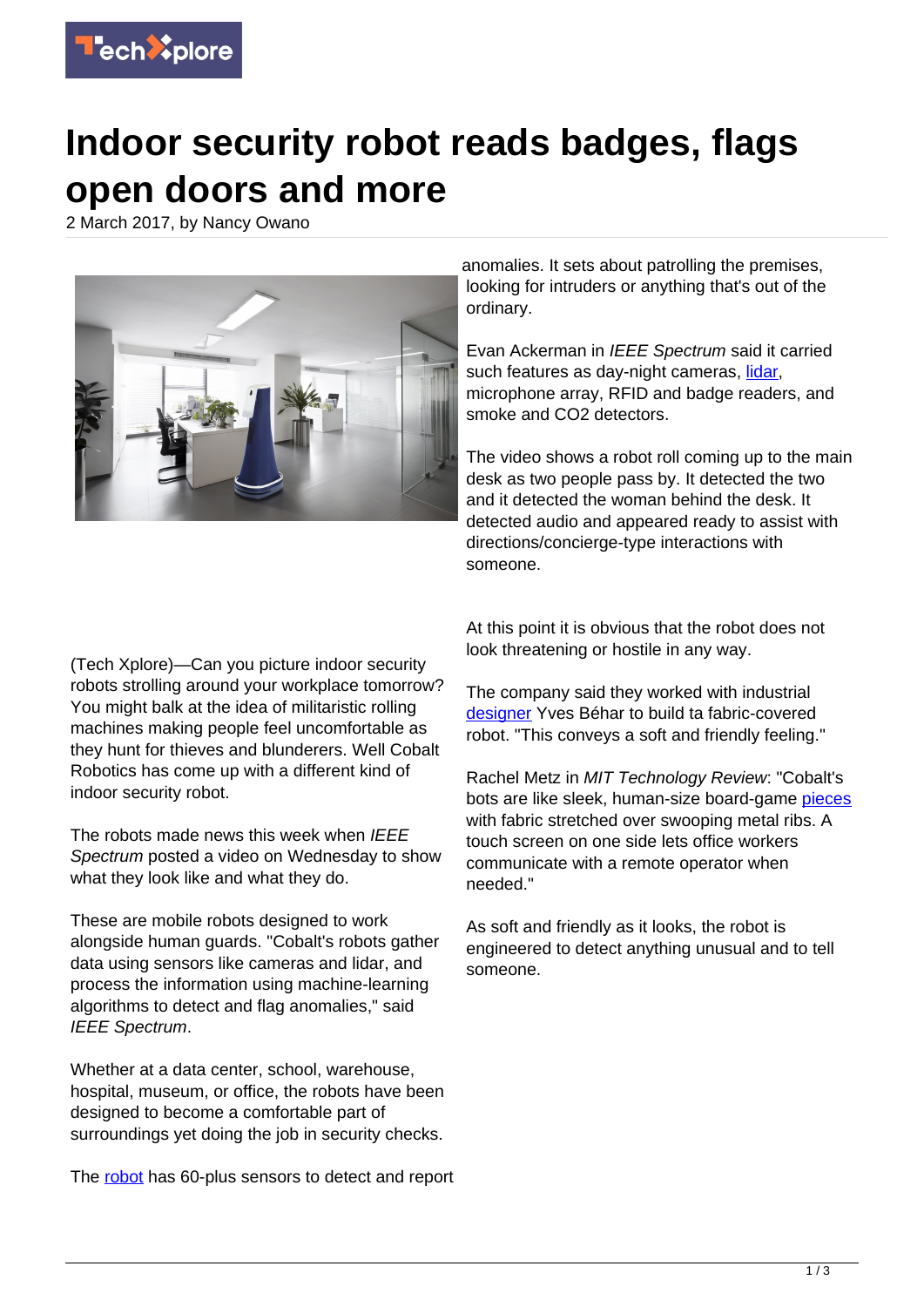



We see in the video that there is such a whoops moment when an anomaly is detected—a door was left open.

A person at a monitor reads the message, "Door has been left open. Close as soon as possible."

(Ackerman made a point about how while autonomy is important, having the option for a human in the loop can solve a lot of problems, so it's easy for a remote operator to hop into the robot and control it via telepresence when necessary.)

Also, the video showed how at the end of a work day, it showed a screen for a worker, "Please scan your identification badge."

All in all, the robot can recognize such situations as unauthorized people, open doors and windows and hazards such as suspicious items and water leaks.

Question may be asked, though, if a company needs to buy such a robot when they already employ security guards and have cameras? Wait a minute...why do I need to bother buying a robot if I already have ample security guard staff, overdoing it? Travis Deyle, Cobalt Robotics co-founder, said in the IEEE Spectrum report that the robots have a special advantage to support the human guard.

Deyle said, "robots can reposition themselves to get an infinite number of vantage points, including opportunistically relocating themselves to obtain

additional information." Also, robots can provide consistent operation and maintain focus. "Our robot has eyes on the back of its head, can see in pitch black, and never needs to sleep. And when it finds something, it can 'skype' in a highly-trained pilot to make hard decisions."

The company is a Palo Alto startup. What's next? Ackerman said Cobalt will be starting pilots very soon

Metz said, "The first of the startup's robots will be deployed later this month to some paying customers, Deyle says, including a couple of large finance companies and some publicly traded technology companies."

**More information:** [www.cobaltrobotics.com/](https://www.cobaltrobotics.com/)

© 2017 Tech Xplore